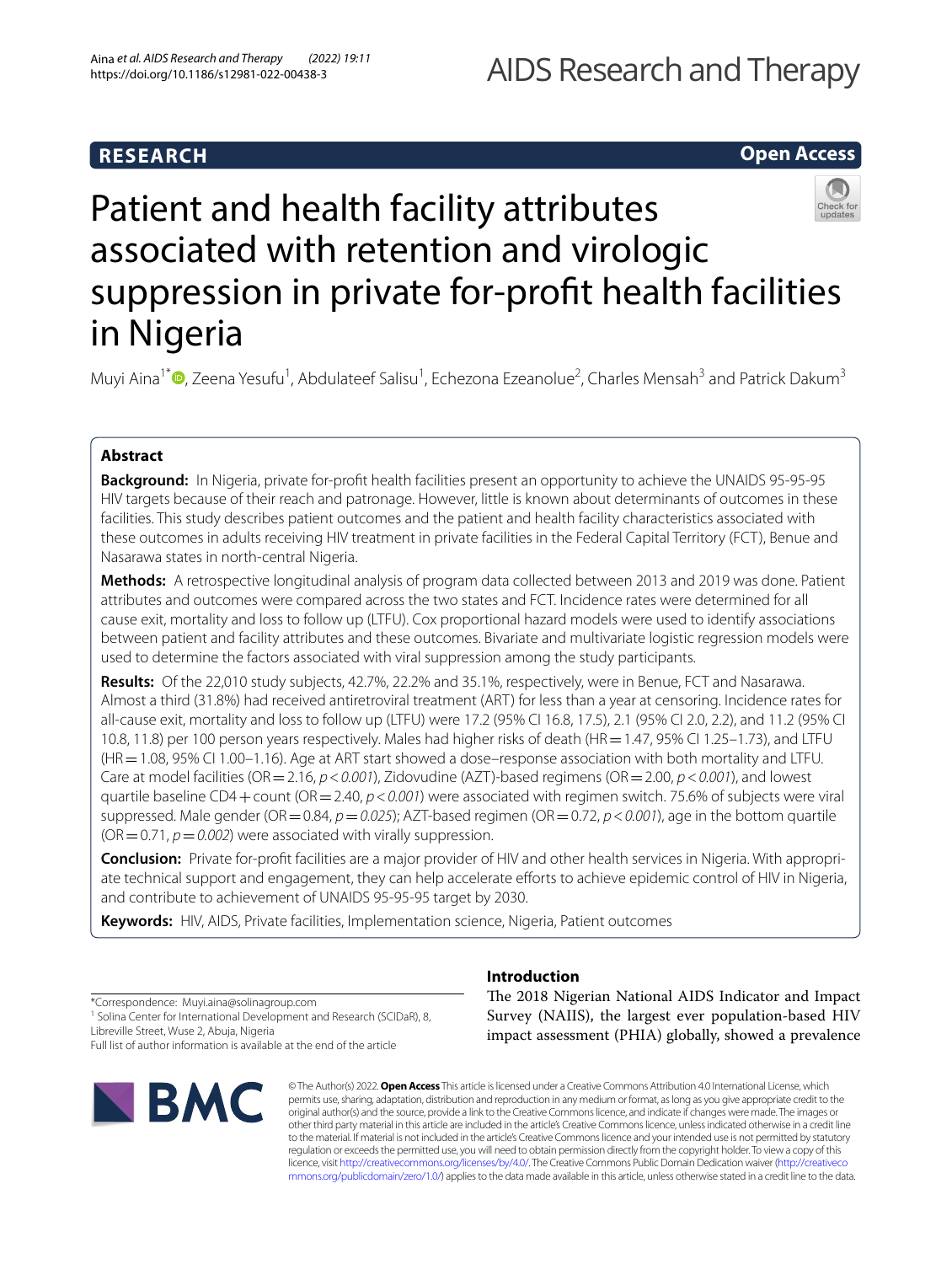of 1.4% among people aged  $15-69$  years  $[1]$  $[1]$ . This represents a remarkable decline in HIV disease burden since the country began using sentinel surveys to track its epidemic. Prior to this, the national prevalence rose from 1.8% in 1991 to a peak of 5.8% in 2001 before declining to 5.0% in [2](#page-8-1)003 and 2.3% in 2015  $[2-5]$ . This trend suggests that the massive efforts of the government and its development and donor partners to control the HIV epidemic during the last three decades have moved the country closer to achieving epidemic control [[3,](#page-8-3) [6](#page-8-4)[–10](#page-8-5)].

With its estimated 1.9 million people living with HIV, Nigeria remains the  $4<sup>th</sup>$  largest contributor to the global burden of HIV [\[1](#page-8-0)]. In 2017, the country accounted solely for more than half of the 260,000 new HIV infections in West and Central Africa, of which 36,000 were in children [\[11](#page-8-6)]. It also contributed over half of deaths due to AIDS related illnesses in the region [[11\]](#page-8-6). Nigeria's HIV epidemic is mixed, with persisting pockets of high prevalence  $[12]$ . The national HIV prevalence of 1.4% masks subnational variations that range from 0.3% in Kebbi, Katsina and Jigawa States in the northwest region, to 5.5% in Akwa-Ibom state in the south-south region [\[1](#page-8-0), [6\]](#page-8-4). Only 7 out of the 36 states in the country account for more than 50% of the national HIV burden, and 80% of the combined burden is attributable to only 13 of the 37 states  $[1, 13]$  $[1, 13]$  $[1, 13]$ . These disparities reflect wide inequities in poverty, education and access to HIV prevention services, as well as geographical diferences in high-risk behaviors and harmful socio-cultural practices, stigma and discrimination [[2,](#page-8-1) [12,](#page-8-7) [14](#page-8-9)].

The HIV response in Nigeria is government-led but largely donor-funded, with many programs initially focusing on supporting the public sector's capacity to provide comprehensive HIV prevention, care and treatment services in secondary and tertiary health facilities [[7,](#page-8-10) [8](#page-8-11), [15,](#page-8-12) [16](#page-8-13)]. However, coverage of services remained limited by the inadequate number of service delivery points [\[17](#page-8-14)]. To bridge the coverage gaps, the government and its partners rolled out a strategy to decentralize ART to primary health centers and implemented a task shifting policy that allowed nurses and allied health workers to be trained and empowered to provide varying levels of services in the HIV prevention, care and treatment continuum [\[18](#page-8-15)[–20\]](#page-8-16). Nigeria is yet to achieve the UNAIDS 90-90-90 targets set for 2020, with only about 1 million people, approximately 52% of people living with HIV (PLHIV), currently on ART [\[11](#page-8-6), [21,](#page-8-17) [22](#page-8-18)]. Despite this huge gap in service coverage, the potential for Nigeria to expand access to HIV services through private providers remains largely under-tapped [[20,](#page-8-16) [23](#page-8-19)]. Up to 65% of all citizens, and 72% of the poorest quintile, access basic health services from private sector outlets [\[24](#page-8-20), [25](#page-8-21)]. As such, private providers can not only help accelerate

progress towards the revised 95-95-95 targets by 2030, but also reduce inequities in access to HIV prevention, care and treatment services. There is currently little or no data on performance of private facilities in provision of HIV services in Nigeria.

Solina Center for International Development and Research (SCIDaR), with sub-grant funding from the Institute of Human Virology, Nigeria (IHVN), designed and began implementing a model to support private for-proft facilities to provide HIV prevention, care and treatment services in Nigeria in 2013. This paper aims to determine the patient and health facility factors that are associated with patient retention and virologic suppression in adult patients receiving ART in private health facilities supported by the SCIDaR-IHVN program in Benue and Nasarawa states, and the Federal Capital Territory (FCT) between 2013 and 2019. Benue, Nasarawa and the FCT are all in the north-central zone of the country, with HIV prevalence rates of 5.3%, 2.0% and 1.6% respectively, compared to a national average of 1.4% [\[1](#page-8-0)]. The CDC/PEPFAR-funded HIV program covers most direct HIV care costs, including antiretroviral medicines and laboratory tests (CD4 testing, viral load, resistance testing). However, some private facilities charge an outof-pocket consultation fee for patients.

#### **Methods**

This study is a retrospective analysis of routinely collected longitudinal data for patients enrolled in the SCIDaR-IHVN private sector HIV care and treatment program in Benue, Nasarawa, and the FCT between January 2013 and November 2019. All adult patients (aged 18 years and above), who received ART for at least one month in any of the 221 private health facilities supported by the program (81 in Benue, 75 in FCT, and 65 in Nasarawa) were included in this study. Patients on ART for less than a month were excluded as they are unlikely to have demonstrated treatment efects. Also, because medication usage was not directly observed in most patients, only those who returned for the frst follow up visit at one month could be presumed to have commenced treatment. Routinely collected patient-level demographic and clinical data was extracted from the PEPFAR Retention and Audit Determination Tool (RADET) database. The data was cleaned, organized and analyzed using Stata® 13 SE [[26\]](#page-8-22).

## **Data analysis**

The outcomes of interest were viral suppression  $\left($  < 1000 copies/ml) in most recent viral load test [[27](#page-8-23)], all-cause exit, death, loss to follow up (LTFU, defned as patients who fail to return for drug reflls for 3 months), and regimen switch to 2nd line. Demographic and clinical care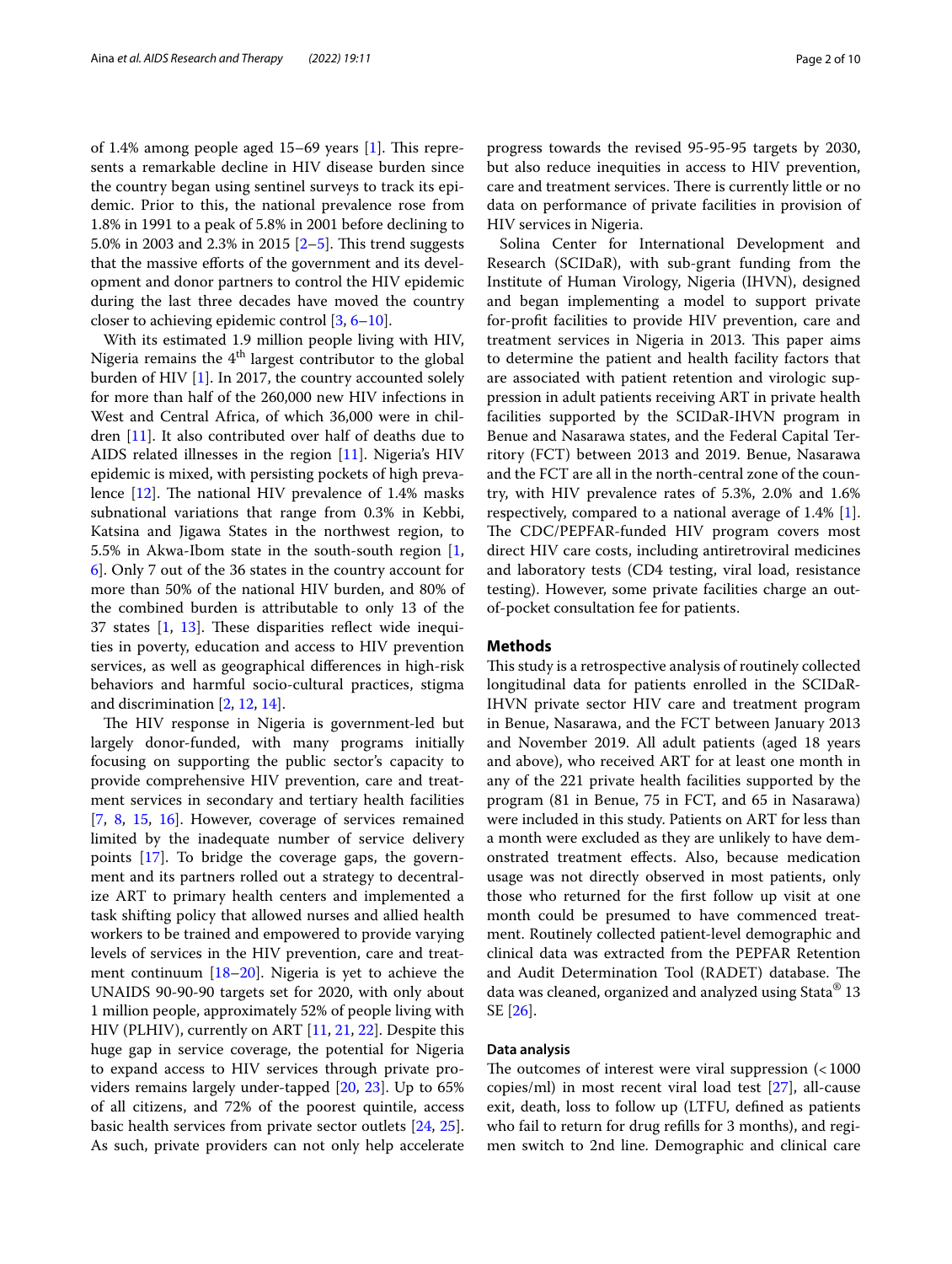characteristics were compared across states using Pearson's chi squared tests of proportions for categorical variables, including gender, pregnancy status, year enrolled in ART, duration on ART (years), starting ART regimen base (Tenofovir, Zidovudine or other), current ART treatment line (1st or 2nd line), ART refll appointment duration (1, 2 and 3 or more months), health facility location (rural versus urban) and host health facility support type (model facilities had higher numbers of enrolled patients on the program and received more intensive technical support in form of lower facility to Quality Improvement Team (QIT) staff ratios compared to standard support facilities). Means of continuous variables (age at ART start, baseline CD4+ count) were compared across states with one-way ANOVA.

Treating time on ART, in months, at point of exit as the analysis time, overall and state-specifc incidence rates with 95% confdence intervals were calculated for all-cause exit, mortality, LTFU, treatment stoppage and transfers out. In addition, state-specifc and overall incidence rates of regimen switch from 1st to 2nd line were determined. Hazard ratios (with 95% confdence intervals) were computed using Cox proportional hazards models to identify demographic, clinical and patient care characteristics that were associated with all-cause exit, mortality, and LTFU in the study population. In addition, odds ratios, with 95% confdence intervals) were computed with a logistic regression model to identify patient characteristics that were associated with regimen switch to 2nd line.

Viral suppression rates (proportion of patients with most recent viral load<1000 c/ml) were calculated for each state and for the overall study population. The state-specifc rates were compared using a Pearson chi squared test. Factors associated with viral suppression in the study population were determined using multivariate logistic regression models. Patient characteristics assessed for relationship with viral suppression included gender, age at ART start (years, categorized into quartiles), state of residence, pregnancy status, host health facility support type, ART enrolment year, duration on ART in years, months of ARV refll (1 month, 2 months, or  $≥$  3 months), baseline CD4+count (categorized into quartiles), current regimen base, and contact testing status. Adjusted ORs for viral suppression by ART enrolment year and by duration on ART in years from the best ft multivariate logistic regression model were charted to identify any trends over time.

## **Results**

A total of 22010 patients meeting the inclusion criteria were included in this analysis. This number included 9392 participants (42.7%) in Benue, 4890 (22.2%) in the FCT, and 7728 (35.1%) in Nasarawa. The means and standard deviations of patient numbers per facility were 116 (SD 219.8) in Benue, 65.2 (SD 60.4) in FCT, and 118.9 (90.6) in Nasarawa. Two percent (442) of patients had commenced ART prior to joining the program in 2013. As shown in Table [1,](#page-3-0) majority (70.9%) were female, with a signifcantly higher proportion of females in Benue than FCT and Nasarawa (*p*<*0.001*). Among the female study subjects, 3.9% were pregnant and 3.6% breastfeeding at time of data recording. Mean age at start of ART was 33.8 years (SD 9.9 years). Overall, almost 1 in 6 (17.3%) patients commenced ART in 2013 or earlier, with Benue contributing more to this group (19.9%) compared to FCT (12.7%) or Nasarawa (16.9%). Annual enrolment increased gradually to peak at 24.0% in 2016, after which enrolment began to decline as shown in Fig. [1.](#page-4-0) As at time of exit from the program or censoring, 31.8% of subjects had been on ART for a year or less and 12.9% had received ART for 4 years or more. Mean baseline CD4+count was slightly higher for Benue-based patients at 385.2 cells/ml, compared to the overall mean of 374.5 cells/ml ( $p < 0.001$ ). The majority (81.5%) of patients were started on tenofovir (TDF)-based treatment regimens and few (1.0%) had switched to second line regimens as of time of analysis. As Table [1](#page-3-0) shows, majority of patients in FCT (54.7%) and Nasarawa (52.4%) reflled their medications monthly, while most patients in Benue (50.7%) reflled every two months. Overall contact testing rate was 85.9% on the program. A slightly lower proportion of clients in Benue (78.0%) had their contacts tested. 44.5% of patients in FCT, 33.7% in Nasarawa and none in

## **All‑cause exit, mortality, LTFU and treatment stoppage**

as model sites.

Benue received their care in health facilities categorized

Table [2](#page-4-1) shows the crude incidence rates, with 95% CIs, for all-cause exit, mortality, LTFU and treatment stoppage in the study. Overall rate for all-cause exit was 17.2 (95% CI 16.8, 17.5) per 100 person years, with Benue recording 11.3 (95% CI 10.8, 11.8) per 100 person years compared to FCT's 22.6 (95% CI 21.7, 23.5) and Nasarawa's 18.9 (95% CI 18.3, 19.5) per 100 person years. Also, the program recorded 2.1 (95% CI 2.0, 2.2) deaths, 11.2 (95% CI 10.9, 11.5) losses to follow up, 0.6 (95% CI 0.6, 0.7) treatment stoppages and 3.2 (95% CI 3.1, 3.4) out-transfers per 100 person years combined. Again, rates for all types of exit were lowest in Benue (Table [2](#page-4-1)).

Results of multivariate Cox proportional hazard models showing associations of patient attributes with the diferent types of program exit are shown in Table [3.](#page-5-0) Overall, males had statistically signifcant higher risks of all-cause exit (HR 1.10, 95% CI 1.04–1.17), death (HR 1.47, 95% CI 1.25–1.73), and LTFU (HR 1.08, 95% CI 1.00–1.16) than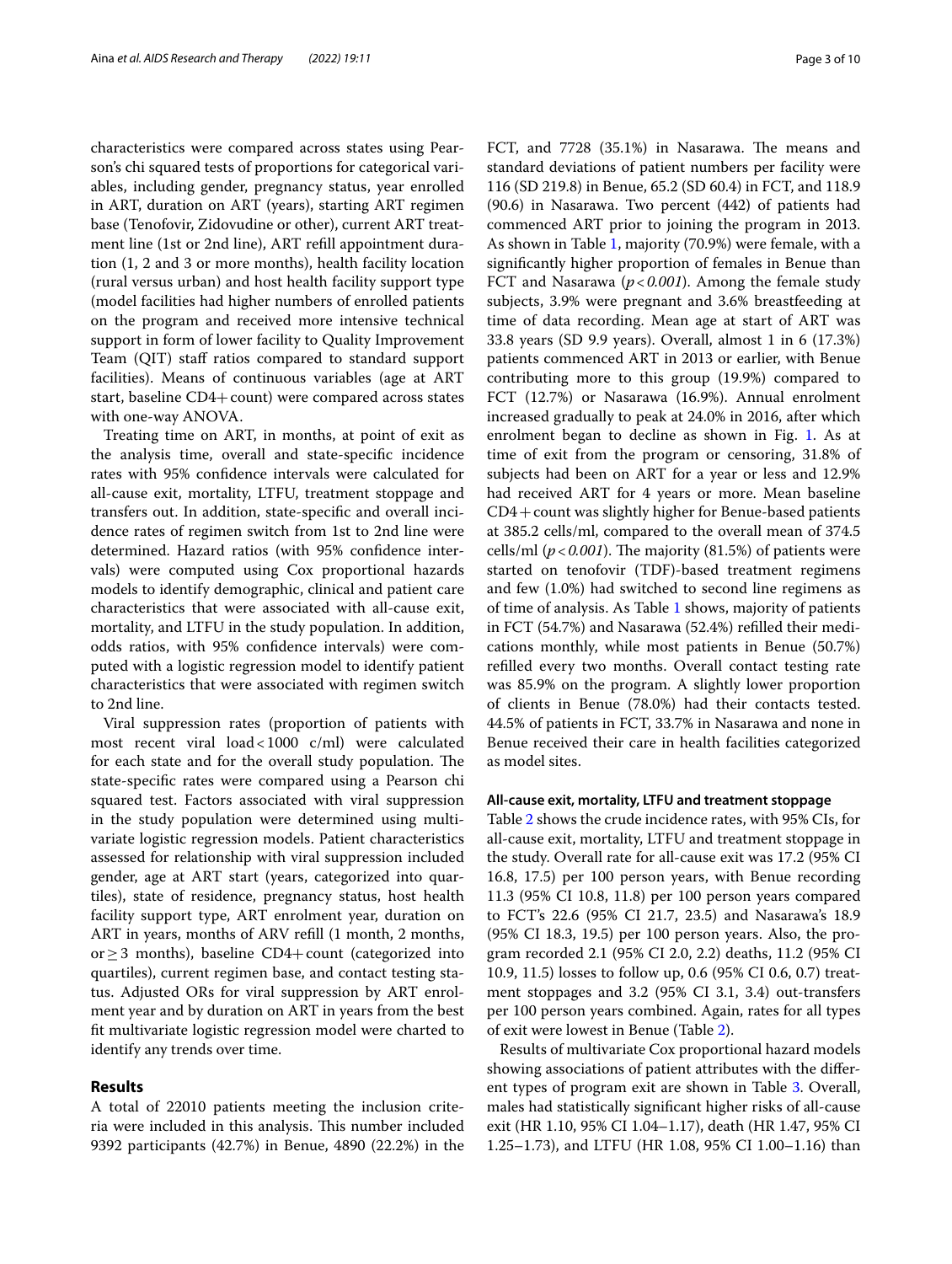## <span id="page-3-0"></span>**Table 1** Characteristics of study participants

|                                       | Benue         | <b>FCT</b>    | <b>Nasarawa</b> | Combined      | p-value                |
|---------------------------------------|---------------|---------------|-----------------|---------------|------------------------|
| Sex, N (%)                            |               |               |                 |               |                        |
| Female                                | 6977 (74.3)   | 3298 (67.4)   | 5325 (68.9)     | 15,600 (70.9) | $< 0.001$ <sup>*</sup> |
| Male                                  | 2415 (25.7)   | 1597 (32.6)   | 2403 (31.1)     | 6410 (29.1)   |                        |
| Age at ART start, mean (SD)           | 33.8 (10.4)   | 34.3 (9.4)    | 33.5 (9.5)      | 33.8 (9.9)    | $< 0.001$ **           |
| Pregnancy status <sup>†</sup> , N (%) |               |               |                 |               |                        |
| Not pregnant                          | 6353 (91.1)   | 3069 (93.1)   | 5010 (94.1)     | 14,432 (92.5) | $< 0.001$ <sup>*</sup> |
| Pregnant                              | 318 (4.6)     | 116(3.5)      | 167(3.1)        | 601 (3.9)     |                        |
| Breastfeeding                         | 306(4.4)      | 113(3.4)      | 148(2.8)        | 567(3.6)      |                        |
| Duration on ART, N (%)                |               |               |                 |               |                        |
| $0-1$ year                            | 3452 (36.8)   | 1562 (31.9)   | 1993 (25.8)     | 7007 (31.8)   | $< 0.001$ <sup>*</sup> |
| $1-2$ years                           | 2831 (30.1)   | 1069 (21.9)   | 1505 (19.5)     | 5405 (24.6)   |                        |
| $2-3$ years                           | 1782 (19.0)   | 940 (19.2)    | 1458 (18.9)     | 4180 (19.0)   |                        |
| 3-4 years                             | 882 (9.4)     | 583 (11.9)    | 1118 (14.5)     | 2583 (11.7)   |                        |
| $4 +$ years                           | 445 (4.5)     | 736 (15.1)    | 1654 (21.4)     | 2835 (12.9)   |                        |
| Baseline CD4 + count,<br>mean (SD)    | 385.5 (234.3) | 374.5 (283.2) | 362.1 (278.0)   | 374.5 (265.2) | $< 0.001$ **           |
| ART regimen at start, N (%)           |               |               |                 |               |                        |
| TDF based                             | 8020 (85.4)   | 3634 (74.3)   | 6289 (81.4)     | 17,943 (81.5) | $< 0.001$ <sup>*</sup> |
| AZT based                             | 1364 (14.5)   | 1241 (25.4)   | 1431 (18.5)     | 4036 (18.3)   |                        |
| Other                                 | 8(0.1)        | 15(0.3)       | 8(0.1)          | 31(0.1)       |                        |
| Current ART line, N (%)               |               |               |                 |               |                        |
| 1 <sup>st</sup> line                  | 9345 (99.5)   | 4811 (98.4)   | 7625 (98.7)     | 21,781 (99.0) | $< 0.001$ <sup>*</sup> |
| 2 <sup>nd</sup> line                  | 47(0.5)       | 79 (1.6)      | 103(1.3)        | 229 (1.0)     |                        |
| ARV refill duration, N (%)            |               |               |                 |               |                        |
| 1 month                               | 3489 (37.2)   | 2674 (54.7)   | 4049 (52.4)     | 10,212 (46.4) | $< 0.001$ <sup>*</sup> |
| 2 months                              | 4762 (50.7)   | 1568 (32.1)   | 2987 (38.7)     | 9317 (42.3)   |                        |
| $3 +$ months                          | 1141 (12.2)   | 648 (13.3)    | 692 (9.0)       | 2481 (11.3)   |                        |
| Contact tested, N (%)                 |               |               |                 |               |                        |
| No                                    | 174 (78.0)    | 3649 (83.5)   | 6230 (87.6)     | 10,052 (85.9) | $< 0.001$ <sup>*</sup> |
| Yes                                   | 49 (22)       | 719 (16.5)    | 882 (12.4)      | 1650 (14.1)   |                        |
| Facility support, N (%)               |               |               |                 |               |                        |
| Standard                              | 9392 (100)    | 2712 (55.5)   | 5122 (66.3)     | 17,226 (78.3) | $< 0.001$ <sup>*</sup> |
| Model <sup>§</sup>                    | $\Omega$      | 2178 (44.5)   | 2606 (33.7)     | 4784 (21.7)   |                        |
| Total                                 | 9392 (42.7)   | 4890 (22.2)   | 7728 (35.1)     | 22010 (100)   | $< 0.001$ <sup>*</sup> |

† Female patients only included in analysis

‡ Benue state ceded out of program to another implementer in 2018

 $§$  Model facility support approach introduced in 2018 after sites in Benue had been ceded

\* P-value from Pearson's Chi-squared test of proportions

\*\* P-value from one-way ANOVA

females. Risk of all-cause exit was higher among subjects in FCT (HR 2.61, 95% CI 1.87–3.65) and in Nasarawa (HR 1.97, 95% CI 1.41–2.75) than for subjects in Benue. Likewise, subjects receiving care in facilities located in FCT and Nasarawa had signifcantly higher risks of being lost to follow up than those in Benue. However, there were no statistically signifcant diferences in risk of mortality across states. Breastfeeding was associated with lower risks of all-cause exit (HR 0.64, 95% CI 0.50–0.81) and LTFU (HR 0.62, 95% CI 0.46–0.83) compared to adults who are neither pregnant nor breastfeeding. Pregnancy was not signifcantly associated with risk of program exit in this study. As shown in Table [3](#page-5-0), subjects' age at ART start showed a dose–response association with both mortality (lower age progressively associated with decreasing risk of mortality) and LTFU (lower age progressively associated with increasing risk of LTFU). Patients who reflled their ART medications monthly had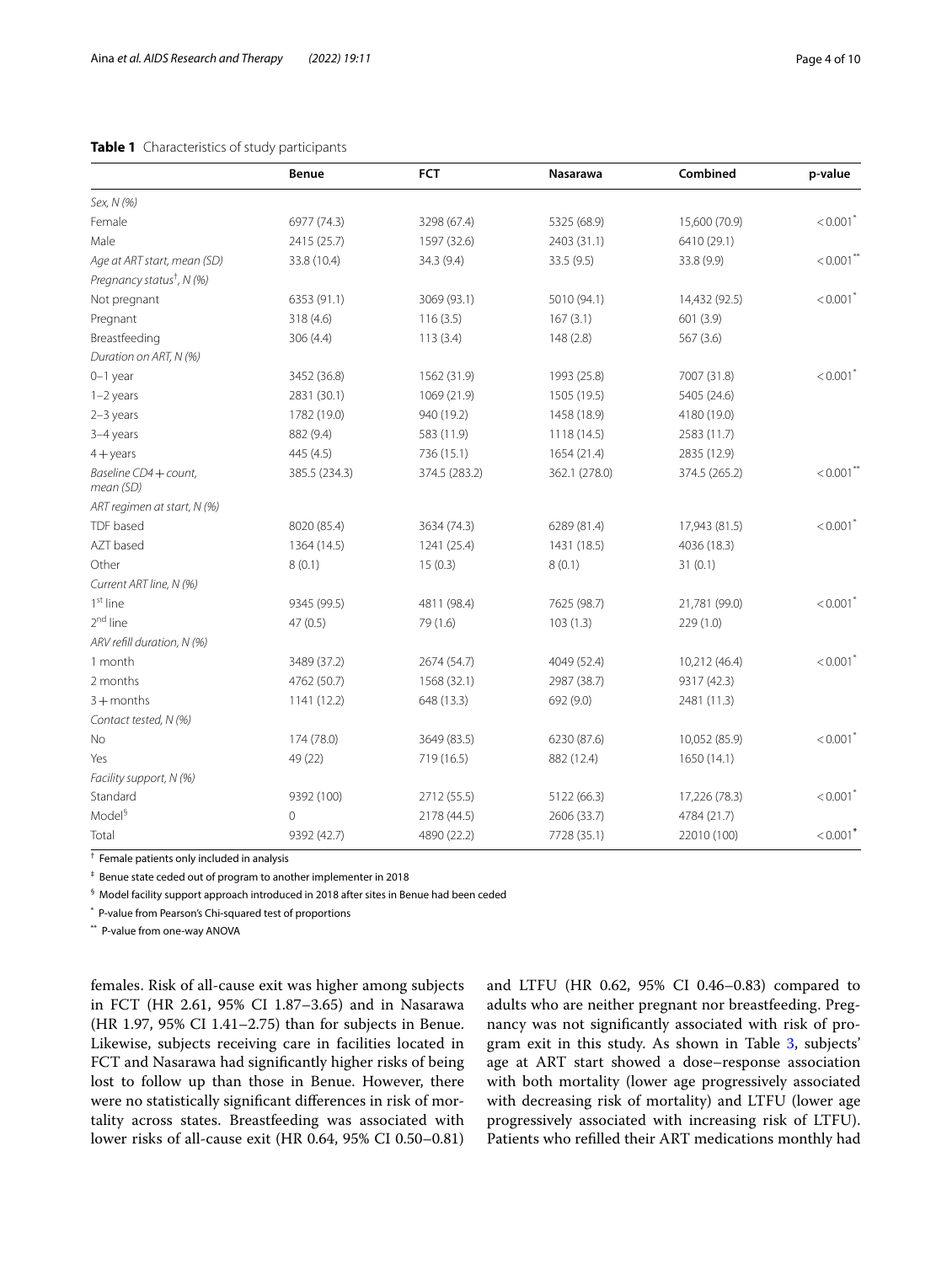<span id="page-4-0"></span>higher risks of all-cause exit (HR 2.21, 95% CI 2.01–2.43), mortality (HR 3.34, 95% CI 2.40–4.62), and LTFU (HR 2.21, 95% CI 1.97–2.47) than those who reflled quarterly. Contact testing was associated with signifcantly lower risks of all-cause exit (HR 0.40, 95% CI 0.36–0.44), mortality (HR 0.42, 95% CI 0.31–0.56), and LTFU (HR 0.37, 95% CI 0.32–0.42) in the study population; and those patients receiving their care in model facilities had signifcantly lower risks of all-cause exit (HR 0.86, 95% CI 0.81–0.91) and LTFU (HR 0.78, 95% CI 0.73–0.83) than those accessing ART in standard support private forproft facilities.

# **Regimen switch to 2nd line**

The results of unadjusted and adjusted logistic regression modeling of factors associated with regimen switch to  $2<sup>nd</sup>$  line are presented in Table [4.](#page-5-1) Patients were signifcantly more likely to switch if they received care at model facilities (OR 2.17, 95% CI 1.55–3.03); were started on AZT-based regimens versus TDF-based regimens (OR 2.00, 95% CI 1.40–2.85); or had a baseline  $CD4 +$ cell count in the bottom quartile versus top

quartile (OR 2.40, 95% CI 1.47—3.90). Also, as shown in Table [4](#page-5-1), odds of regimen switch increased progressively as time on ART increased up till 3–4 years. Odds of switch were not statistically diferent between those patients treated for 4 years or more when compared to those treated for less than one year.

# **Virologic outcomes**

Overall viral suppression rate on the program was 75.6% (95% CI 74.5, 76.4%). As shown in Fig. [2,](#page-5-2) subjects in Benue had a signifcantly higher suppression rate of 80.6% (95% CI 78.9, 82.3%), compared to FCT's 74.4% (95% CI 72.7, 75.9%) and Nasarawa's 73.9% (95% CI 72.6, 75.2%). Results of univariate and multivariate logistic regressions to determine factors associated with viral suppression are shown in Table [5.](#page-6-0) In the multivariate model, males were less likely to be virally suppressed compared to females (OR 0.84, 95% CI 0.72–0.98), as were patients in FCT (OR 0.40, 95% CI 0.23–0.69) and Nasarawa (OR 0.40, 95% CI 0.23– 0.69) compared to those in Benue state. Patients whose starting regimen was AZT- based were less likely to be virally suppressed compared to those started on TDFbased regimen (OR 0.72, 95% CI 0.61–0.86). As shown in Table [5,](#page-6-0) decreasing age at ART start was associated with progressively worse viral outcomes, with patients in the bottom age quartile having 29% decreased odds (OR 0.71, 95% CI 0.57–0.88) compared to those in the highest age quartile. Viral outcomes showed signifcant positive trends over time (ART enrolment year) as well as with increased duration on ART (Fig. [3\)](#page-7-0). Subjects in the lowest quartile of baseline  $CD4 + had$  significantly lower odds (OR 0.69, 95% CI 0.57–0.83) of viral suppression compared to those in the highest quartile. Contact testing was associated with increased odds of viral suppression (OR 1.19, 95% CI 1.00–1.41), as was

<span id="page-4-1"></span>

|                            | Incidence rates <sup><math>†</math></sup> (95% CI) |                   |                   |                    |
|----------------------------|----------------------------------------------------|-------------------|-------------------|--------------------|
|                            | <b>Benue</b>                                       | <b>FCT</b>        | <b>Nasarawa</b>   | Combined           |
| All-cause exit             | 11.3(10.8, 11.8)                                   | 22.6 (21.7, 23.5) | 18.9 (18.3, 19.5) | 17.2 (16.8, 17.5)  |
| Mortality                  | 1.8(1.6, 2.0)                                      | 2.3(2.0, 2.6)     | 2.3(2.1, 2.5)     | $2.1$ $(2.0, 2.2)$ |
| <b>LTFU</b>                | 7.4(7.0, 7.9)                                      | 15.2 (14.5, 16.0) | 12.1 (11.6, 12.6) | 11.2 (10.9, 11.5)  |
| Treatment stoppage         | 0.4(0.3, 0.5)                                      | 0.9(0.7, 1.1)     | 0.7(0.6, 0.8)     | 0.6(0.6, 0.7)      |
| Transferred out            | 1.7(1.5, 1.9)                                      | 4.3(3.9, 4.7)     | 3.9(3.6, 4.2)     | 3.2(3.1, 3.4)      |
| Regimen switch to 2nd line | 0.3(0.2, 0.4)                                      | 0.5(0.4, 0.7)     | 0.5(0.4, 0.6)     | 0.4(0.4, 0.5)      |

† Incidence rates calculated per 100 person years

FCT – Federal Capital Territory; LTFU – Lost to follow up

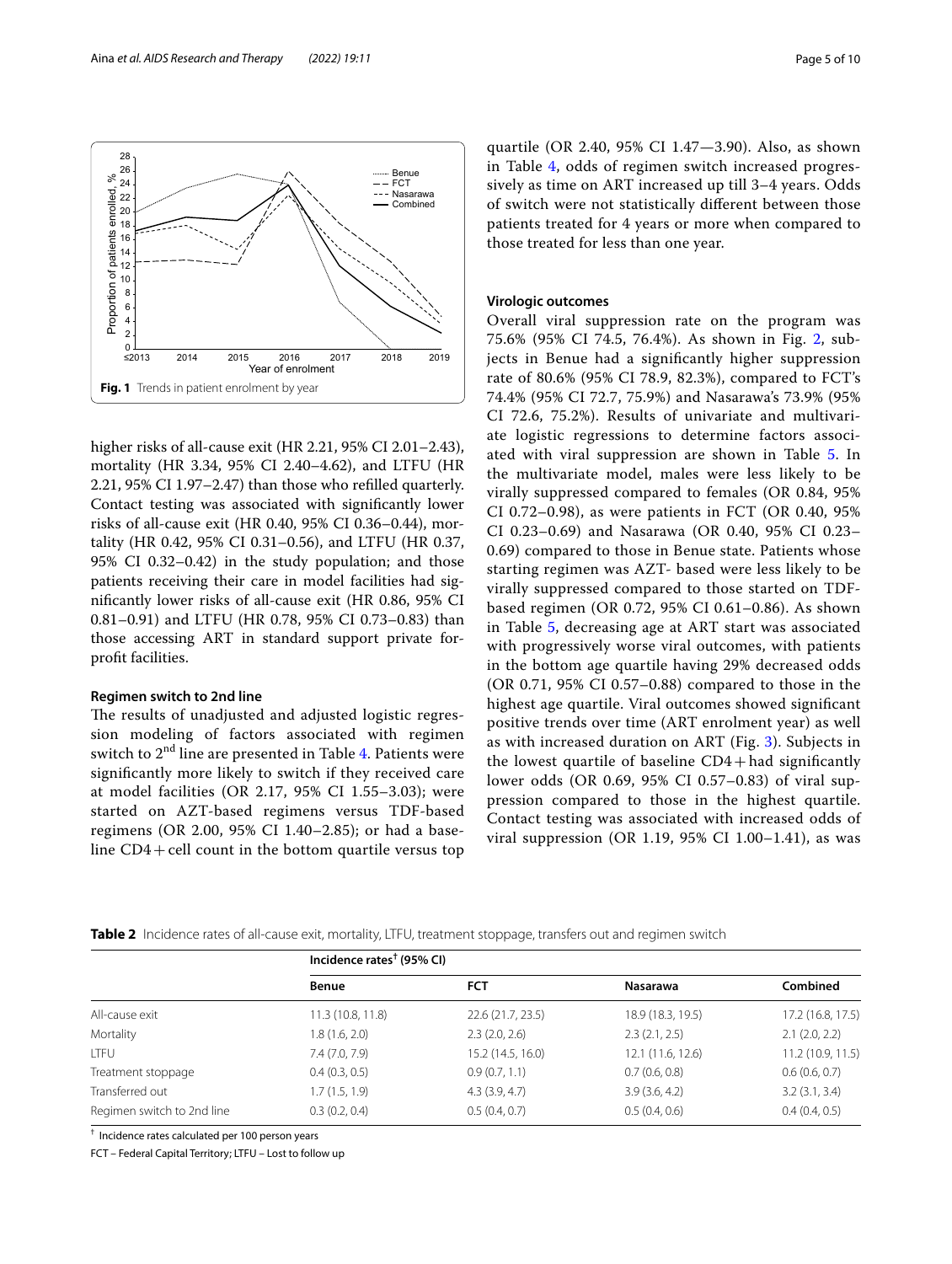<span id="page-5-0"></span>**Table 3** Associations between patient characteristics and allcause exit, mortality and LTFU

|                               | Hazard ratios (95% CI)* |                     |                       |  |
|-------------------------------|-------------------------|---------------------|-----------------------|--|
|                               | All-cause exit          | <b>Mortality</b>    | <b>LTFU</b>           |  |
| Sex                           |                         |                     |                       |  |
| Female                        | 1.0                     | 1.0                 | 1.0                   |  |
| Male                          | 1.10(1.04, 1.17)        | 1.47(1.25, 1.73)    | 1.08(1.00, 1.16)      |  |
| <b>State</b>                  |                         |                     |                       |  |
| Benue                         | 1.0                     | 1.0                 | 1.0                   |  |
| FCT                           | 2.61(1.87, 3.65)        | 0.99(0.48, 2.01)    | 5.22 (2.96, 9.22)     |  |
| Nasarawa                      | 1.97 (1.41, 2.75)       | 0.94(0.45, 1.91)    | $3.66$ $(2.08, 6.46)$ |  |
| Pregnancy status              |                         |                     |                       |  |
| Not pregnant                  | 1.0                     | 1.0                 | 1.0                   |  |
| Pregnant                      | 1.09(0.92, 1.30)        | 0.94(0.48, 2.01)    | 1.08(0.87, 1.33)      |  |
| Breastfeeding                 | 0.64(0.50, 0.81)        | 0.32(0.10, 1.01)    | $0.62$ (0.46, 0.83)   |  |
| Age at ART start <sup>+</sup> |                         |                     |                       |  |
| 1st quartile                  | 1.0                     | 1.0                 | 1.0                   |  |
| 2nd quartile                  | 0.98(0.91, 1.06)        | 0.69(0.57, 0.84)    | 1.07(0.97, 1.18)      |  |
| 3rd quartile                  | 0.10(0.92, 1.08)        | $0.62$ (0.50, 0.77) | 1.12(1.01, 1.24)      |  |
| 4th quartile                  | 1.16(1.07, 1.26)        | 0.54(0.42, 0.68)    | 1.38 (1.25, 1.53)     |  |
| ARV refill duration           |                         |                     |                       |  |
| 3 months                      | 1.0                     | 1.0                 | 1.0                   |  |
| 2 months                      | 1.13(1.02, 1.24)        | 1.40 (0.99, 1.98)   | 1.03(0.91, 1.17)      |  |
| 1 month                       | 2.21(2.01, 2.43)        | 3.34 (2.40, 4.62)   | 2.21 (1.97, 2.49)     |  |
| Contact tested                |                         |                     |                       |  |
| No                            | 1.0                     | 1.0                 | 1.0                   |  |
| Yes                           | 0.40(0.36, 0.44)        | 0.42(0.31, 0.56)    | 0.37(0.32, 0.42)      |  |
| Facility support model        |                         |                     |                       |  |
| Standard                      | 1.0                     | 1.0                 | 1.0                   |  |
| Model                         | 0.86(0.81, 0.91)        | 1.12 (0.96, 1.31)   | 0.78(0.73, 0.83)      |  |

\* Estimates adjusted for gender, state, year of ART enrollment, pregnancy status, age at start of ART, ART refll appointment duration, ART regimen at start of treatment, baseline CD4, contact testing and type of facility support

† 1st quartile≥41 years; 2nd quartile 33—40 years; 3rd quartile 28—32 years; 4th quartile 18—27 years

LTFU – Lost to follow up

receiving care in model facilities (OR 1.30, 95% CI 1.13–1.50).

# **Discussion**

Few reports on patient level HIV treatment outcomes from Nigeria have been published, and there is no large-scale outcomes data from private for-proft health facilities. The potential to improve equity and access to health services in low and middle income countries (LMICs) through better private sector engagement is widely recognized in the literature, yet very little empirical information on their efectiveness and quality of service exists  $[16, 17, 19, 28-33]$  $[16, 17, 19, 28-33]$  $[16, 17, 19, 28-33]$  $[16, 17, 19, 28-33]$  $[16, 17, 19, 28-33]$  $[16, 17, 19, 28-33]$  $[16, 17, 19, 28-33]$  $[16, 17, 19, 28-33]$ . This study provides the frst private sector data on patient outcomes in a

| <b>Characteristics</b>                       | <b>Bivariate odds ratio</b><br>(95% CI) | Multivariate odds ratio<br>(95% CI) |
|----------------------------------------------|-----------------------------------------|-------------------------------------|
|                                              |                                         |                                     |
| Facility support type                        |                                         |                                     |
| Standard                                     | 1.0                                     | 1.0                                 |
| Model                                        | 2.45 (1.84, 3.25)                       | 2.17 (1.55, 3.03)                   |
| ART regimen at start                         |                                         |                                     |
| TDF based                                    | 1.0                                     | 1.0                                 |
| AZT based                                    | 2.35(1.75, 3.16)                        | 2.00 (1.40, 2.85)                   |
| Other                                        | 4.57 (0.62, 33.74)                      | 4.70 (0.58, 38.01)                  |
| Baseline CD4 (cells/microlitre) <sup>†</sup> |                                         |                                     |
| Top quartile                                 | 1.0                                     | 1.0                                 |
| 2nd quartile                                 | 1.62 (0.96, 2.73)                       | 1.77 (1.04, 2.99)                   |
| 3rd quartile                                 | 1.22(0.70, 2.13)                        | 1.21 (0.69, 2.11)                   |
| 4th quartile                                 | 2.54(1.56, 4.12)                        | 2.40 (1.47, 3.90)                   |
| Duration on ART                              |                                         |                                     |
| $0-1$ year                                   | 1.0                                     | 1.0                                 |
| $1-2$ years                                  | 5.03 (1.46, 17.0)                       | 3.27 (0.70, 15.21)                  |
| $2-3$ years                                  | 7.60 (2.28, 25.37)                      | 6.87 (1.61, 29.27)                  |
| 3-4 years                                    | 19.20 (5.95, 61.96)                     | 10.98 (2.62, 45.98)                 |
| $4 + \gamma$ ears                            | %1.%2(1.60, 15.85)                      | (0.93, 15.60)                       |

<span id="page-5-1"></span>**Table 4** Factors associated with ART regimen switch to second line

† Top quartile 498—4286; 2nd quartile 337—497; 3rd quartile 195—336; 4th quartile 1 – 194



<span id="page-5-2"></span>large-scale HIV treatment program in Nigeria. Benue, Nasarawa and FCT are all in the north-central zone of the country, with signifcant HIV burdens—5.3%, 2.0% and 1.6% respectively, compared to a national average of 1.7% [[1\]](#page-8-0).

Population estimates for viral suppression among PLHIV in Nigeria vary widely between geo-political zones, ranging from 33.7% in the south-south zone to 65.7% in the north-central  $[1]$  $[1]$ . We found an overall viral suppression rate of 75.6% in our study, strengthening the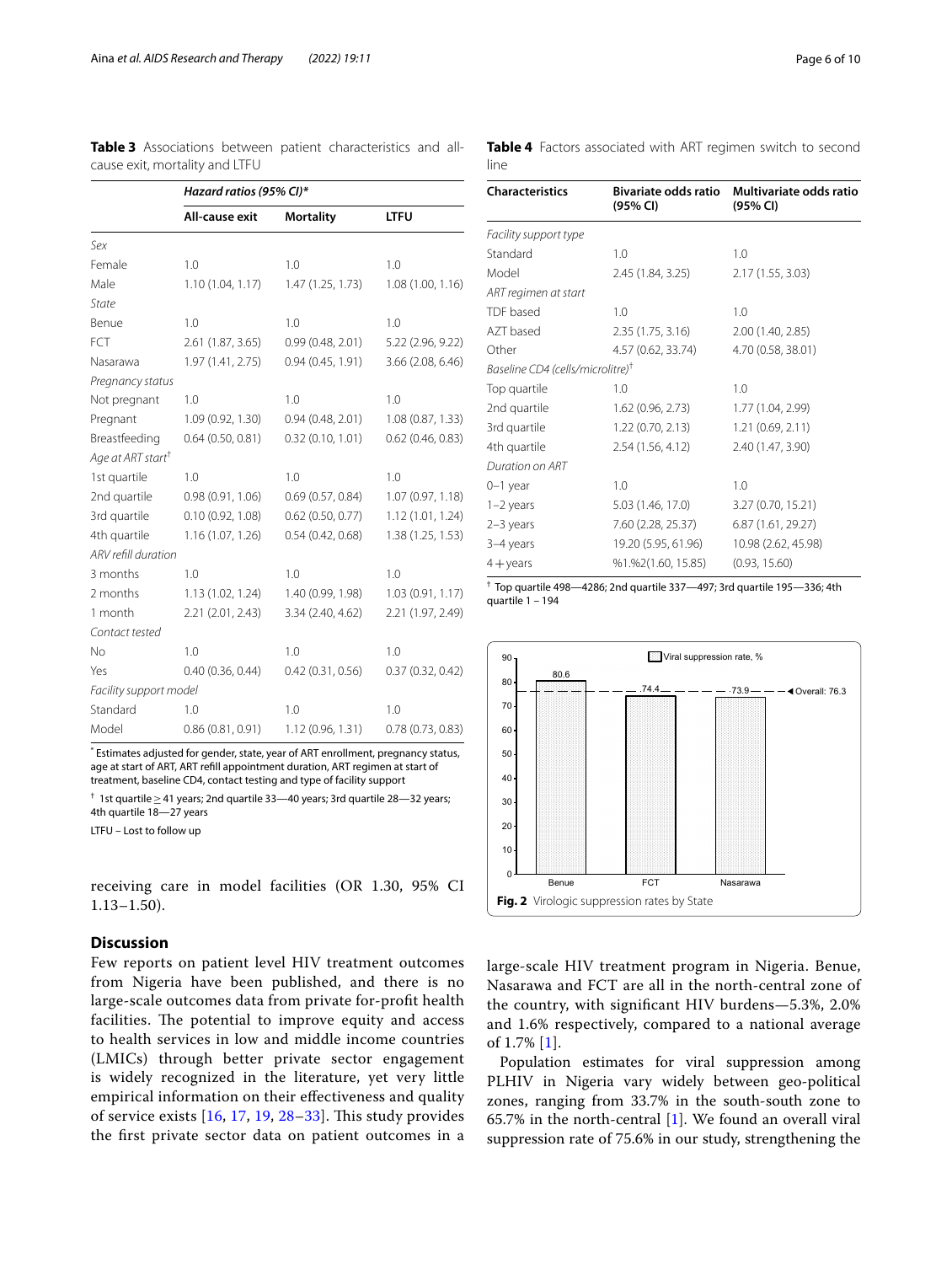<span id="page-6-0"></span>**Table 5** Factors associated with viral suppression in the study population

| Variable                      | Bivariate odds ratio<br>(95% CI) | Multivariate odds ratio<br>(95% CI) |
|-------------------------------|----------------------------------|-------------------------------------|
| Sex                           |                                  |                                     |
| Female                        | 1.0                              | 1.0                                 |
| Male                          | 0.86(0.77, 0.95)                 | 0.84(0.72, 0.98)                    |
| State                         |                                  |                                     |
| Benue                         | 1.0                              | 1.0                                 |
| FCT                           | 0.70(0.61, 0.80)                 | 0.40(0.23, 0.69)                    |
| Nasarawa                      | 0.68(0.60, 0.76)                 | 0.40(0.23, 0.69)                    |
| Age at ART start <sup>T</sup> |                                  |                                     |
| 1st quartile                  | 1.0                              | 1.0                                 |
| 2nd quartile                  | 0.93(0.81, 1.07)                 | 0.81(0.67, 1.00)                    |
| 3rd quartile                  | 0.93(0.81, 1.07)                 | 0.79 (0.64, 0.98)                   |
| 4th quartile                  | 0.88(0.76, 1.01)                 | 0.71 (0.57, 0.88)                   |
| ART enrollment year           |                                  |                                     |
| 2013                          | 1.0                              | 1.0                                 |
| 2014                          | 1.06 (0.90, 1.26)                | 1.14(0.90, 1.44)                    |
| 2015                          | 1.15 (0.98, 1.37)                | 1.39 (1.06, 1.83)                   |
| 2016                          | 1.24 (1.07, 1.45)                | 1.64 (1.22, 2.22)                   |
| 2017                          | 1.09 (0.92, 1.29)                | 2.16 (1.51, 3.09)                   |
| 2018                          | 1.13 (0.94, 1.40)                | 2.15 (1.40, 3.32)                   |
| 2019                          | 1.78 (1.16, 2.73)                |                                     |
| Duration on ART               |                                  |                                     |
| $0-1$ year                    | 1.0                              | 1.0                                 |
| $1-2$ years                   | 1.01(0.88, 1.17)                 | 1.33 (1.02, 1.74)                   |
| 2-3 years                     | 0.99(0.85, 1.14)                 | 1.68 (1.28, 2.19)                   |
| 3-4 years                     | 0.97(0.82, 1.13)                 | 1.70 (1.27, 2.26)                   |
| $4 +$ years                   | 0.93(0.81, 1.08)                 | 2.27 (1.62, 3.19)                   |
| Facility support type         |                                  |                                     |
| Standard                      | 1.0                              | 1.0                                 |
| Model                         | 0.86(0.78, 0.95)                 | 1.30(1.13, 1.50)                    |
| ARV refill duration           |                                  |                                     |
| 1 month                       | 1.0                              | 1.0                                 |
| 2 months                      | 1.59 (1.44, 1.76)                | 1.18(1.02, 1.36)                    |
| $3 +$ months                  | 2.14 (1.82, 2.52)                | 1.94 (1.54, 2.43)                   |
| Baseline CD4 <sup>#</sup>     |                                  |                                     |
| 1 <sup>st</sup> quartile      | 1.0                              | 1.0                                 |
| 2nd quartile                  | 1.01 (0.86, 1.20)                | 1.07 (0.87, 1.30)                   |
| 3rd quartile                  | 0.97 (0.82, 1.14)                | 1.03(0.85, 1.25)                    |
| 4th quartile                  | 0.63(0.54, 0.74)                 | 0.69(0.57, 0.83)                    |
| ART regimen at start          |                                  |                                     |
| TDF based                     | 1.0                              | 1.0                                 |
| AZT based                     | 0.72(0.64, 0.81)                 | 0.72(0.61, 0.86)                    |
| Other                         | ×                                | 0.88(0.31, 2.50)                    |
| Contact tested                |                                  |                                     |
| Νo                            | 1.0                              | 1.0                                 |
| Yes                           | 1.16 (1.01, 1.33)                | 1.19 (1.00, 1.41)                   |

† 1st quartile≥41 years; 2nd quartile 33—40 years; 3rd quartile 28—32 years; 4th quartile 18—27 years

‡ Top quartile 498—4286; 2nd quartile 337—497; 3rd quartile 195—336; 4th quartile 1 – 194

**Table 5** (continued)

\* Variable dropped in model due to too few observations

case for expanding the role of private for-proft facilities in HIV care and treatment. Although the viral suppression rate compares favorably with other available data, it falls short of the last 95 of the UNAIDS 95-95-95 targets, pointing to the need to intensify programmatic support and capacity building for these facilities to enhance their quality of care and patient outcomes. This study found better retention in care, lower mortality and higher viral suppression rates in Benue, likely attributable to a longer history of large-scale HIV care and treatment services in the state, as it initially was the target of much programming support, being the frst epicenter of Nigeria's HIV epidemic.

Females had better outcomes, including retention in care and viral suppression, which is in keeping with other studies from Nigeria and elsewhere [[34–](#page-8-27)[37](#page-8-28)]. Better health seeking behavior of women and earlier detection through Prevention of Mother To Child Transmission (PMTCT) interventions may contribute to the observed better outcomes. Low baseline CD4+counts, use of AZT-based regimens and shorter duration on ART were associated with worse virologic outcomes in this study, consistent with fndings of other researchers in Africa and elsewhere [38-[45](#page-9-0)]. This observation was because model facilities received a higher level of attention from program Quality Improvement (QI) teams, who identifed patients failing, or at risk of failing treatment sooner and made the necessary switches.

Despite the potential that private for-proft health facilities hold, engaging them in public and social services like HIV prevention, care and treatment services is fraught with challenges [[17,](#page-8-14) [28](#page-8-25)[–30](#page-8-30), [32\]](#page-8-31). Private providers are poorly regulated with unclear standards of care that often translates into variable quality of care [\[28](#page-8-25)]. In many countries, efective engagement, oversight and regulation of the various private healthcare providers may be constrained by imperfect strategic intelligence, limited fnancial infuence and weak institutional capacity [\[30](#page-8-30)]. Private facilities are generally small in size, which, coupled with the fnancial burden associated with private healthcare, results in fewer patients per facility, making program support less efficient  $[29]$ . In addition, the core business model of for-proft by the private sector may limit transparency in operations and impose user fees which often makes it difficult for donors to reconcile their goals of minimizing out of pocket expenses  $[17, 28]$  $[17, 28]$  $[17, 28]$  $[17, 28]$ . The facilities included in this study generally face many of these challenges.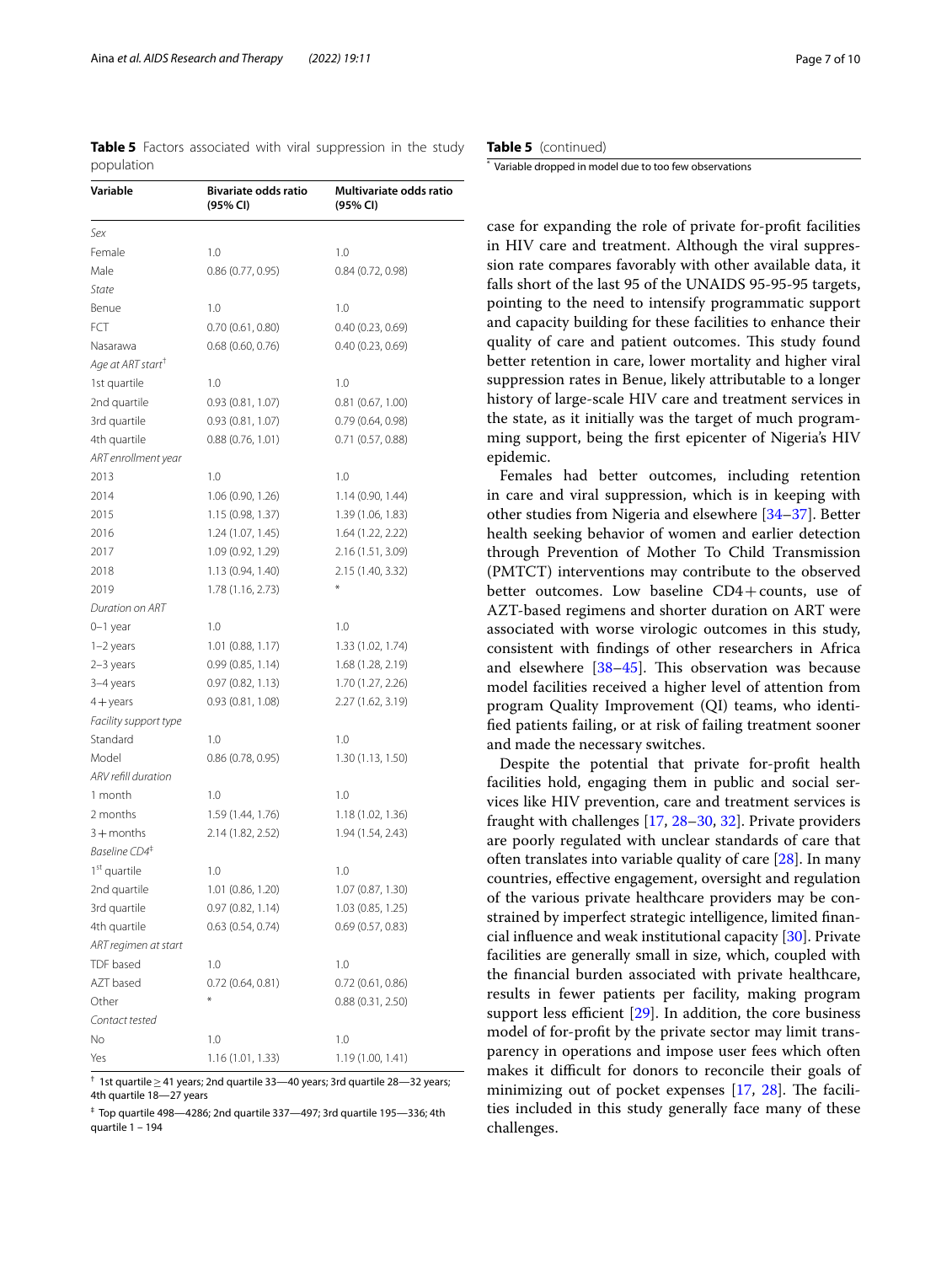

<span id="page-7-0"></span>Nonetheless, our study showed that intensifed technical support for these facilities (model facility support) yielded signifcant improvements in quality of care and patient outcomes. Furthermore, performance improved with experience, and outcomes have continued on an upward trajectory (Fig.  $3$ ). The scale, reach and acceptability of private health facilities make them especially critical to achieving UNAIDS 95-95-95 by 2030 targets.

This study was limited by the non-availability of some data for analysis. Trends in repeat viral load and CD4+testing records could be informative in understanding determinants of disease progression in the study population but repeat test measures were unavailable for analysis. Also, because viral load testing was not universally accessible during the earlier years of program implementation, testing was prioritized for patients in whom it was specifcally indicated, such as those with signs of clinical failure or evidence of poor adherence. This may have resulted in an under-estimate of viral suppression rates and may afect the overall generalizability of our fndings.

## **Conclusion**

Private for-proft facilities are a major provider of HIV and other health services in Nigeria and other LMICs. Our study shows that despite limited support, they are able to provide quality care for PLHIV. With appropriate technical support and engagement, private for-proft health facilities can help accelerate the achievement of UNAIDS 95-95-95 target by 2030.

## **Abbreviations**

NAIIS: Nigerian National AIDS Indicator and Impact Survey; PHIA: Populationbased Impact Assessment; PLHIV: People Living with HIV; ART: Antiretroviral Treatment; SCIDaR: Solina Center for International Development and Research; IHVN: Institute of Human Virology, Nigeria; FCT: Federal Capital Territory; PEP-FAR: President's Emergency Plan for AIDS Relief; RADET: Retention and Audit Determination Tool; LTFU: Loss to follow up.

### **Acknowledgements**

Not applicable

#### **Authors' contributions**

MA conceptualized the study, MA and ZY analyzed the data and prepared initial draft and revisions of manuscript and results tables. AS, EE, CM and PD reviewed the manuscript and made critical inputs into its fnalization. All authors approved the fnal manuscript for publication.

#### **Funding**

The private for-proft HIV care and treatment program on which the study was carried out was funded through a sub-grant from the Institute of Human Virology, Nigeria (IHVN)'s Action to Control HIV Epidemic through Evidence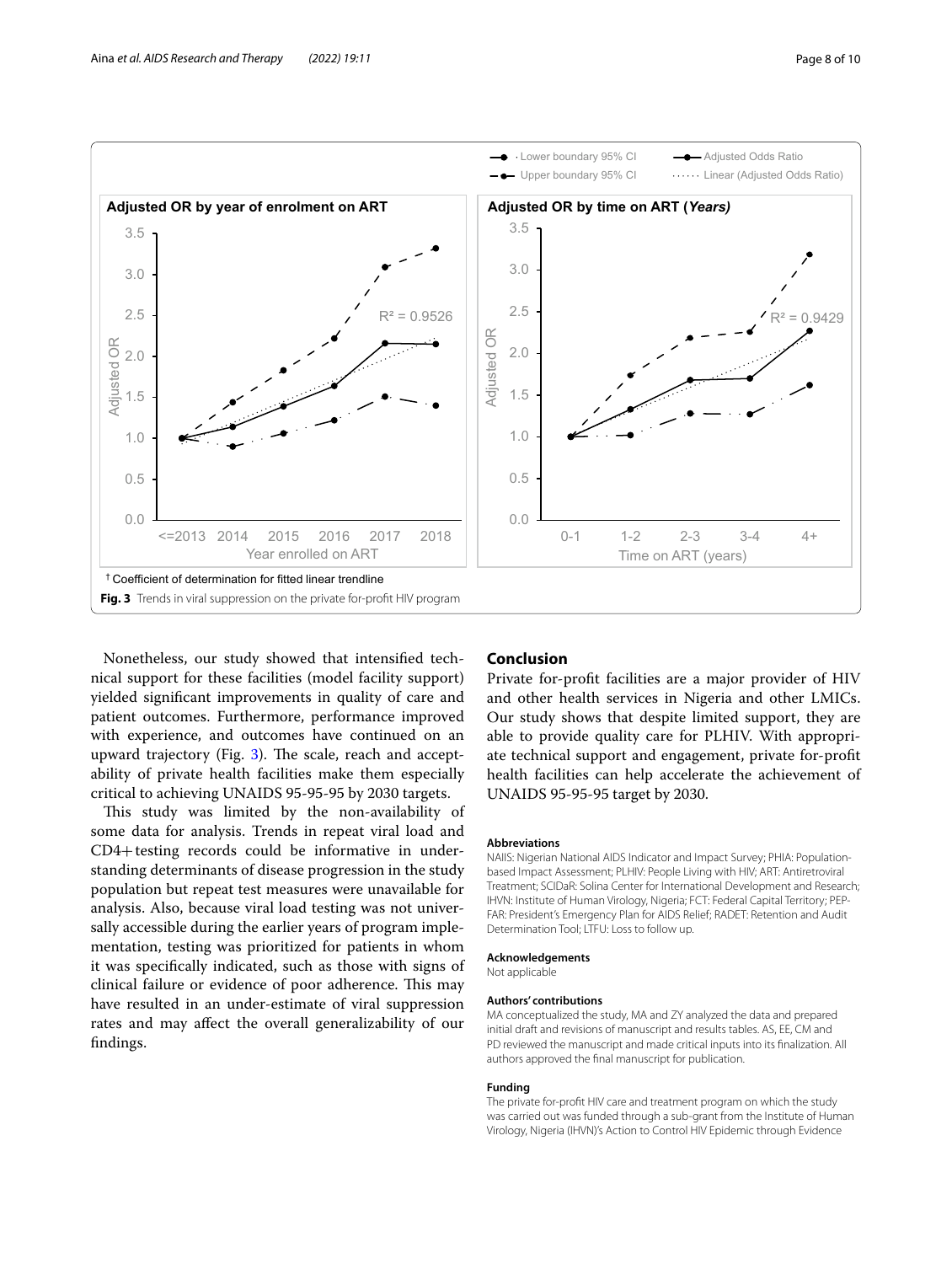(ACHIEVE) grant number 1U2G GH002099-03 from US Centers for Disease Control and Prevention.

#### **Availability of data and materials**

The datasets generated and analyzed for this study are not publicly available due to ethical reasons, but can be accessed from the corresponding author upon reasonable request.

# **Declarations**

#### **Ethics approval and consent to participate**

No patient identifers were extracted from the RADET database for this analysis. This study was reviewed and approved by Nigeria's National Health Research Ethics Committee (NHREC).

#### **Consent for publication**

Not applicable.

#### **Competing interests**

The authors have no competing interest to disclose.

#### **Author details**

<sup>1</sup> Solina Center for International Development and Research (SCIDaR), 8, Libreville Street, Wuse 2, Abuja, Nigeria. <sup>2</sup> Healthy Sunrise Foundation, Las Vegas, USA. <sup>3</sup>Institute of Human Virology, Nigeria (IHVN), Abuja, Nigeria.

#### Received: 6 September 2021 Accepted: 7 February 2022 Published online: 22 February 2022

#### **References**

- <span id="page-8-0"></span>1. Survey I. Naiis National summary sheet preliminary fndings fndings by by sex and and age Age. 2019; 1–5.
- <span id="page-8-1"></span>2. Nigeria\_2004\_Enaids.Pdf.
- <span id="page-8-3"></span>3. NACA. NATIONAL HIV/AIDS PREVENTION PLAN 2014–2015.
- 4. Dalhatu I, Onotu D, Odafe S, et al. Outcomes of Nigeria's HIV/AIDS treatment program for patients initiated on antiretroviral treatment between 2004–2012. PLoS ONE. 2016;11:1–25.
- <span id="page-8-2"></span>5. Pustil R. Global AIDS. AIDS. 2016;17(Suppl 4):S3-11.
- <span id="page-8-4"></span>6. PEPFAR. TANZANIA Country Operational Plan (COP) 2017 Strategic Direction Summary. 2017; 80.
- <span id="page-8-10"></span>7. Anude CJ. The HACART study predictors and prediction modeling of loss to follow-up, immuno-virologic outcomes and sub-optimal drug adherence among adults on antiretroviral therapy in Nigeria. Diss Abstr Int. [http://lshtmsfx.hosted.exlibrisgroup.com/lshtm?sid](http://lshtmsfx.hosted.exlibrisgroup.com/lshtm?sid=OVID:psycdb&id=pmid:&id=doi:&issn=0419-4217&isbn=9781124760315&volume=72&issue=10-B&spage=5845&pages=5845&date=2012&title=Dissertation+Abstracts+International:+Section+B:+The+Sciences+and+Engineering&atit)=OVID:psycdb& id=pmid:&id=doi:&issn=0419-4217&isbn=[9781124760315&volume](http://lshtmsfx.hosted.exlibrisgroup.com/lshtm?sid=OVID:psycdb&id=pmid:&id=doi:&issn=0419-4217&isbn=9781124760315&volume=72&issue=10-B&spage=5845&pages=5845&date=2012&title=Dissertation+Abstracts+International:+Section+B:+The+Sciences+and+Engineering&atit)= 72&issue=10-B&spage=[5845&pages](http://lshtmsfx.hosted.exlibrisgroup.com/lshtm?sid=OVID:psycdb&id=pmid:&id=doi:&issn=0419-4217&isbn=9781124760315&volume=72&issue=10-B&spage=5845&pages=5845&date=2012&title=Dissertation+Abstracts+International:+Section+B:+The+Sciences+and+Engineering&atit)=5845&date=2012&title=Dissertati on+Abstracts+[International:](http://lshtmsfx.hosted.exlibrisgroup.com/lshtm?sid=OVID:psycdb&id=pmid:&id=doi:&issn=0419-4217&isbn=9781124760315&volume=72&issue=10-B&spage=5845&pages=5845&date=2012&title=Dissertation+Abstracts+International:+Section+B:+The+Sciences+and+Engineering&atit)+Section+B:+The+Sciences+and+Engin [eering&atit;](http://lshtmsfx.hosted.exlibrisgroup.com/lshtm?sid=OVID:psycdb&id=pmid:&id=doi:&issn=0419-4217&isbn=9781124760315&volume=72&issue=10-B&spage=5845&pages=5845&date=2012&title=Dissertation+Abstracts+International:+Section+B:+The+Sciences+and+Engineering&atit) 2012.
- <span id="page-8-11"></span>8. Sharma A, Chiliade P, Michael Reyes E, et al. Building sustainable organizational capacity to deliver HIV programs in resource-constrained settings: stakeholder perspectives. Glob Health Action. 2013;6:22571.
- 9. Isa ES, Daniyam CA, Iroezindu M. A decade of anti-retroviral therapy in Nigeria: efficacy of first line regimens in treatment-naive HIV/AIDS patients. Nigerian Health J. 2011;11:1-4.
- <span id="page-8-5"></span>10. Matsubayashi T, Manabe YC, Etonu A, et al. The effects of an HIV project on HIV and non-HIV services at local government clinics in urban Kampala. BMC Int Health Hum Rights. 2011;11(Suppl 1):S9.
- <span id="page-8-6"></span>11. Ministerio de Salud Pública del Ecuador. Plan Estratégico Multisectorial para la respuesta al VIH 2018–2022. Program HIV/AIDS; 2018, p. 1–60.
- <span id="page-8-7"></span>12. Project UA. Nigeria 's Mixed Epidemic.
- <span id="page-8-8"></span>13. Only IU. Nigeria 's COP 2019 Vision.
- <span id="page-8-9"></span>14. Fox AM. The social determinants of HIV serostatus in sub-Saharan Africa: an inverse relationship between poverty and HIV? Public Health Rep. 2010;125:16–24.
- <span id="page-8-12"></span>15. Dalhatu I, Onotu D, Odafe S, et al. Outcomes of Nigeria's HIV/AIDS treatment program for patients initiated on antiretroviral treatment between 2004–2012. PLoS ONE. 2016;11:e0165528.
- <span id="page-8-13"></span>16. Sulzbach S, De S, Wang W. The private sector role in HIV/AIDS in the context of an expanded global response: expenditure trends in fve sub-Saharan African countries. Health Policy Plan. 2011;26:72–84.
- <span id="page-8-14"></span>17. Davies P. The role of the private sector in the \rContext of aid effectiveness. Consult Find Doc 2011; 1–8.
- <span id="page-8-15"></span>18. Okonkwo P, Sagay AS, Agaba PA, et al. Treatment outcomes in a decentralized antiretroviral therapy program: a comparison of two levels of care in North Central Nigeria. AIDS Res Treat. 2014;2014:1–10.
- <span id="page-8-24"></span>19. Mills A, Brugha R, Hanson K, et al. What can be done about the private health sector in low-income countries? Bull World Health Organ. 2002;80:325–30.
- <span id="page-8-16"></span>20. Matson JL. Social behavior and skills in children. Soc Behav Ski Child; 2009, p. 1–333.
- <span id="page-8-17"></span>21. Joint United Nations Program on HIV/AIDS. to help end the AIDS epidemic. United Nations.
- <span id="page-8-18"></span>22. Sidibé M, Loures L, Samb B. The UNAIDS 90-90-90 target: a clear choice for ending AIDS and for sustainable health and development. J Int AIDS Soc. 2016;19:21133.
- <span id="page-8-19"></span>23. Bames J, Chandani T, Feeley R. NIGERIA PRIVATE SECTOR HEALTH ASSESSMENT-Private sector partnership One project. Development.
- <span id="page-8-20"></span>24. NDHS. Nigeria Demographic and Health Survey 2008, National Population Commission federal Republic Of Nigeria Abuja, Nigeria ICF Macro Calverton, Maryland , USA.
- <span id="page-8-21"></span>25. PharmAccess Foundation. Nigerian Health Sector Market Study Report. pharmAccess Found; 2014, p. 1–52.
- <span id="page-8-22"></span>26. Support ST. How do I cite the Stata software, documentation , and FAQs ? Citing the Stata software Citing the Stata documentation Citing Stata FAQs. 2018; 2017–2019.
- <span id="page-8-23"></span>27. UNAIDS. 90-90-90: an ambitious treatment target to help end the AIDS epidemic. October, 2014. http//www unaids.org/sites/default/fles/ media\_ asset/90–90–90\_en\_0.pdf. Accessed 21 May 2017.
- <span id="page-8-25"></span>28. Ezechi OC, Oladele DA, Dureke F, et al. Private health sector engagement in the national HIV response in Nigeria: fndings from a nationally representative sample of stakeholders. Niger J Heal Sci. 2014;14:23–8.
- <span id="page-8-32"></span>29. Ejughemre UJ. Accelerated reforms in healthcare fnancing: the need to scale up private sector participation in Nigeria. Int J Heal Policy Manag. 2014;2:13–9.
- <span id="page-8-30"></span>30. WHO. Strengthening the capacity of governments to constructively engage the private sector in providing essential health-care services Report by the Secretariat. Sixty-third World Heal Assem 2010, p. 25–27.
- 31. Patouillard E, Goodman CA, Hanson KG, et al. Can working with the private for-proft sector improve utilization of quality health services by the poor? A systematic review of the literature. Int J Equity Health. 2007;6:1–11.
- <span id="page-8-31"></span>32. Loevinsohn B, Harding A. Buying results? Contracting for health service delivery in developing countries. Lancet. 2005;366:676–81.
- <span id="page-8-26"></span>33. Forsberg BC, Montagu D. Further advances in knowledge on the role of the private sector in health systems. Health Policy Plan. 2014;29:1–3.
- <span id="page-8-27"></span>34. Aliyu A, Adelekan B, Andrew N, et al. Predictors of loss to follow-up in art experienced patients in Nigeria: a 13 year review (2004–2017). AIDS Res Ther. 2019;16:1–9.
- 35. Lay P, An S, Soeung S, et al. Ten year experience with antiretroviral treatment in Cambodia: trends in patient characteristics and treatment outcomes. PLoS ONE. 2017;12:e0185348.
- 36. Bekolo CE, Webster J, Batenganya M, et al. Trends in mortality and loss to follow-up in HIV care at the Nkongsamba Regional hospital, Cameroon. BMC Res Notes. 2013;6:512.
- <span id="page-8-28"></span>37. Mosha F, Muchunguzi V, Matee M, et al. Gender diferences in HIV disease progression and treatment outcomes among HIV patients one year after starting antiretroviral treatment (ART) in Dar es Salaam, Tanzania. BMC Public Health. 2013;13:38.
- <span id="page-8-29"></span>38. Amoroso A, Etienne-Mesubi M, Edozien A, et al. Treatment outcomes of recommended frst-line antiretroviral regimens in resource-limited clinics. J Acquir Immune Defc Syndr. 2012;60:314–20.
- 39. Louis FJ, Buteau J, François K, et al. Virologic outcome among patients receiving antiretroviral therapy at fve hospitals in Haiti. PLoS ONE. 2018;13:e0192077.
- 40. Wolff M, Shepherd BE, Cortés C, et al. Clinical and virologic outcomes after changes in frst antiretroviral regimen at 7 sites in the Caribbean, Central and South America Network. J Acquir Immune Defc Syndr. 2016;71:102–10.